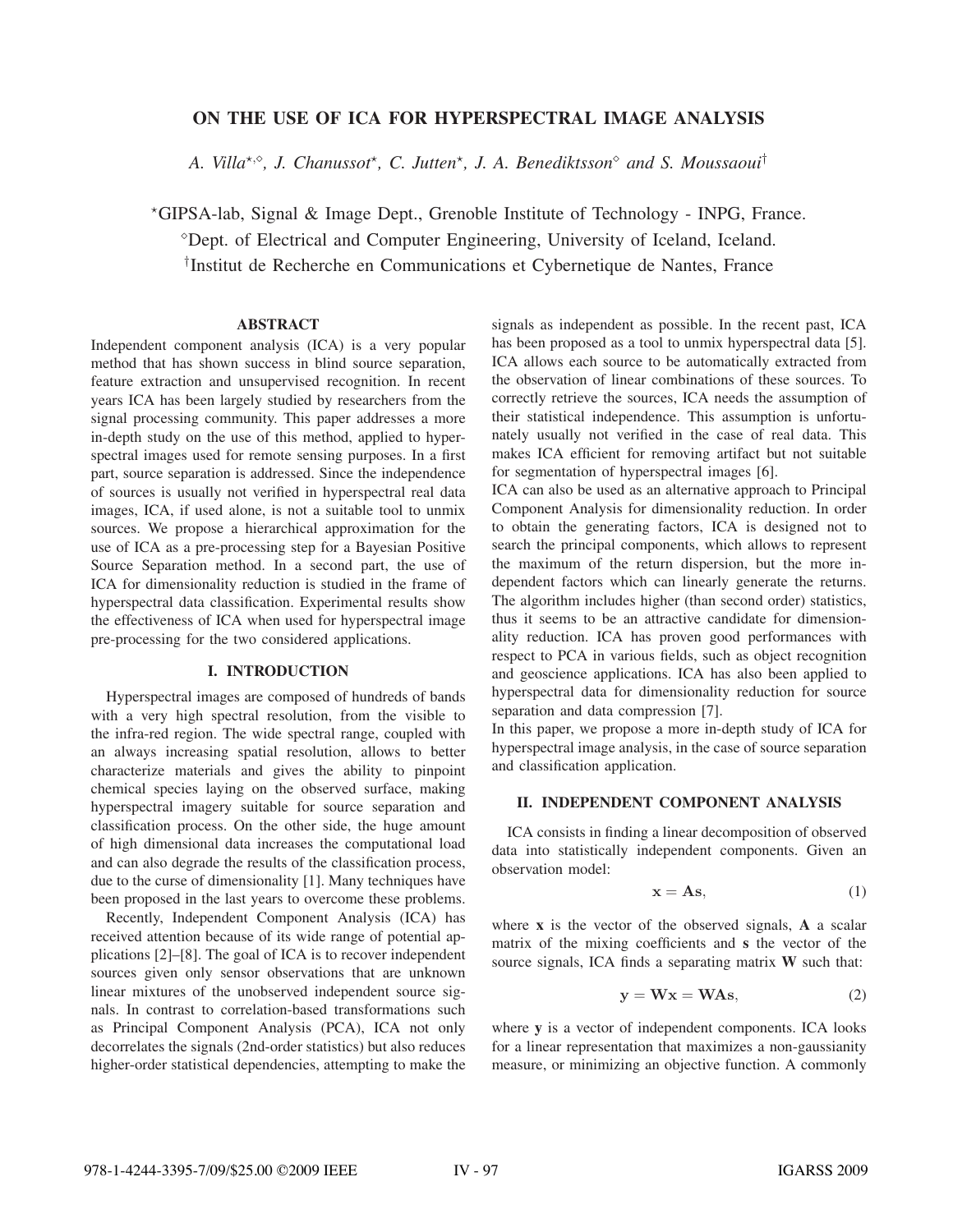

Fig. 1. Comparison between retrieved (solid line) and reference spectra (dotted line), of dust,  $CO_2$  ice and water ice.

objective function used in ICA algorithms is the mutual information of vector y:

$$
I(\mathbf{y}, \mathbf{W}) = \sum_{i} H(y_i) - H(\mathbf{y})
$$
 (3)

where  $H(y_i)$  and  $H(y)$  are the entropy of random variable  $y_i$  and of random vector  $y$ , respectively. More details about the general framework of ICA can be found in [2]–[4]

## III. ICA FOR SOURCE SEPARATION

When applied to hyperspectral imaging, the two basic assumptions of ICA are that each pixel is a linear mixture of the endmember signatures weighted by the corresponding abundance fractions and that the sources are independent. Concerning hyperspectral data, only the first assumption can be satisfied, while the second assumption is not valid, due to physical constraints on the acquisition process. Because of this, ICA fails when used to retrieve endmembers. In this paper we propose to use ICA as a pre-processing step before applying a Bayesian Positive Source Separation algorithm (BPSS). The basic idea is to use spatial ICA to obtain a rough classification of the pixels, which allows selection of small, but relevant, number of pixels and then use BPSS for the estimation based on positivity of the source spectra using the spectral mixtures provided by this reduced set of pixels. In our previous work we succesfully applied this combination of ICA and BPSS on a raw hyperspectral data cube of the South Polar Cap of Mars, provided by the Mars Express on board imaging spectrometer OMEGA [9]. In this paper we investigate the results obtained in the case of a data set pre-processed by astrophysicists, where a number of bands has been removed, being corrupted by noise or atmospheric phenomena. This task, which at first glance seems to be easier, is complicated by the fact that in this case pre-processing discard some information which could be useful for the spectra recognition.

#### III-A. Bayesian positive source separation

In the Bayesian approach, one can ideally incorporate any prior knowledge as long as this knowledge can be stated in statistical terms. The approach is founded on the likelihood  $p(x|A)$  and prior probabilities of the sources and mixing matrix. The Bayes theorem leads to

$$
p(\mathbf{A}, s|\mathbf{x}) = p(\mathbf{x}|\mathbf{A}, s) + p(\mathbf{A}, s) - p(\mathbf{x})
$$
 (4)

where the probability  $p(x)$  is a constant, and given the independence between sources and mixing matrix the following equation is reached

$$
p(\mathbf{A}, s|\mathbf{x}) = p(\mathbf{x}|\mathbf{A}, s) + p(\mathbf{A}) + p(s) + c \tag{5}
$$

where c is a constant. From this posterior law, both the mixing matrix **A** and the sources s can be estimated with a joint *maximum a posteriori* criterion. The marginal posterior probabilities  $p(\mathbf{A}|\mathbf{x})$  and  $p(s|\mathbf{x})$  can also be used to focus the estimation on either the sources or the mixing matrix. To incorporate non-negativity of sources of the mixing matrix, a Gamma distribution is assumed. Each source s is supposed to be independent and identically distributed with a Gamma distribution. To force non-negativity of the mixing matrix, each column of the mixing matrix is assumed to have a Gamma distribution as well, giving a new posterior law. A Markov Chain Monte Carlo is then applied to simulate the resulting joint posterior density. From this, the source signals and the mixing coefficients are estimated by using marginal posterior densities.

#### III-B. Experimental results

The OMEGA spectrometer, carried by MARS Express spacecraft, has three channels, a visible channel and two near infrared channels. The spatial resolution of the instrument ranges from 300 m to 4 km. In this work we will focus on the near-infrared channels, which allow to better discriminate the behaviour of the major chemical components. The considered data cube is obtained by looking to the South Polar Cap of Mars in the local summer, where  $CO<sub>2</sub>$  ice, water ice and dust were previously detected. In the spatial domain it is composed by 604\*128 pixels, and after the pre-processing step contains 184 bands from 0.93  $\mu$ m to 4.15  $\mu$ m. Since the area covered by the sensor is very large, we divided the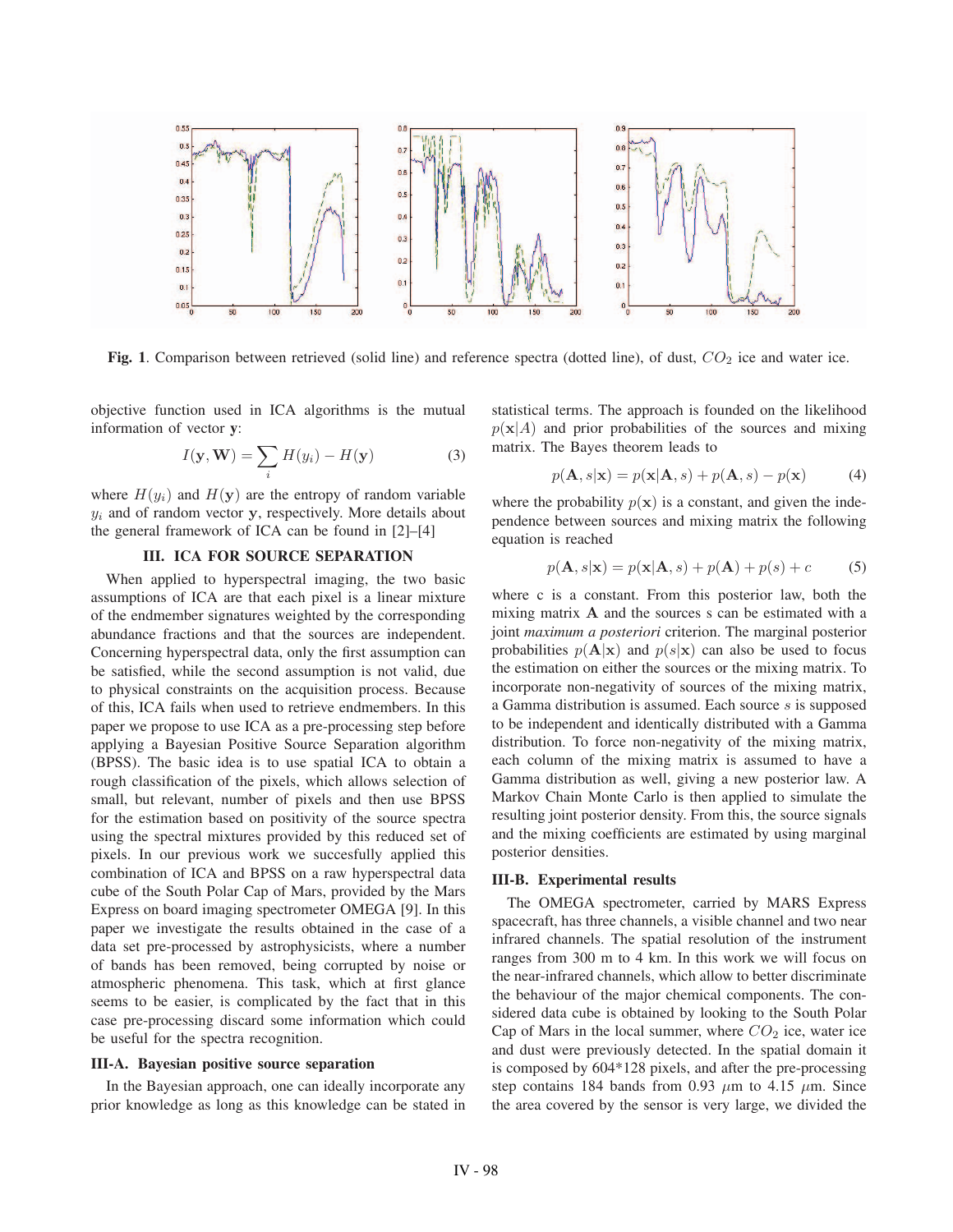Table I. Training-test samples for the different data sets.

|                       | Training samples | Testing samples |
|-----------------------|------------------|-----------------|
| <b>ROSIS</b>          | 3921             | 42776           |
| <b>AVIRIS</b> limited | 320              | 10366           |
| AVIRIS complete       | 2521             | 10366           |

whole image into 5 parts. In conformity with our *a priori* knowledge, at least three components are known to be on the soil of the planet. We chose the number of IC after a PCA analysis: with 4 principal components, 99.50% of the variance of the initial image is preserved. We obtained from each window a subset of 120 signifiant pixels (30 for each source), and then we used BPSS to recover the sources. Fig. 1 shows a comparison between the reference spectra and the spectra retrieved with our approach.

## IV. ICA FOR CLASSIFICATION

One of the major difficulties in hyperspectral classification is the curse of dimensionality. The high number of features in a hyperspectral image is a major drawback for several reasons, such as the large number of training samples required and the Hughes'phenomenon [1]. PCA is a commonly used technique for dimensionality reduction, for its simplicity and ease of use: Projecting the data with a linear transformation, it maximizes the variance. Unfortunately, PCA only considers second-order statistics, and this can make it not effective in the case of hyperspectral data, since many substances covered by very high spectral resolution sensors cannot be characterized by second-order statistics. ICA considers higher order statistic to force independence of the components, retaining information which won't be preserved by common second-order statistic algorithms, and therefore seems to be an attractive method for dimensionality reduction. Another advantage is that the density of the probability distribution of the observed components can be obtained with a non-parametric density estimator. In this work, these two characteristics of ICA are exploited: in Section IV-A, the use of ICA as a preprocessing step before SVM classification is investigated. In Section IV-B, we use ICA to force the independence of the observed components. This allows to easily compute the conditional densities and to apply a Bayes detector for the class assignment.

#### IV-A. ICA and SVM

The support vector machines (SVM) is surely one of the most used kernel learning algorithm. It performs robust nonlinear classification of samples using the kernel trick. The idea is to find a separating hyperplane in some feature space induced by the kernel function while all the computations are done in the original space. However if SVMs have shown remarkable abilities to deal with high-dimensional data, irrelevant or correlated features could deteriorate the generalization performance of SVM due to the "curse of dimensionality", especially when limited training sets are available. Thus, it seems useful to perform feature extraction in SVM [10]. In this paper, we use a SVM classifier where the parameters are optimized with a gradient descent method, as shown in [11], and we investigate the effect of dimensionality reduction with PCA and ICA on the classification accuracy.

#### IV-B. Independent Component Discriminant Analysis

The second method we propose is a generalization of the quadratic discriminant analysis, where the ability of ICA to retrieve components as independent as possible is exploited to estimate the marginal densities of the transformed components. The risk incurred when performing a classification of a measured vector  $x$  into one of  $K$  possible classes is given by:

$$
R(\hat{k}|\mathbf{x}) = \frac{\sum_{k=1}^{K} L(k, \hat{k}) f_k(\mathbf{x}) \pi_k}{\sum_{k=1}^{K} f_k(\mathbf{x}) \pi_k}
$$
(6)

where  $\pi_k$  is the *a priori* probability that **x** belongs to the class  $k$ ,  $f_k$  is the class-conditional *a priori* density of  $k$ . By choosing  $\hat{k}$  such that minimizing the numerator of the equation 6, this leads to the so-called Bayes decision rule. In the case of hard classification, the Bayes rule reduces to the following rule: allocate **x** to population  $\hat{k}$  such that

$$
\hat{k} = d(\mathbf{x}) = argmax\{f_k(\mathbf{x})\pi_k\} \quad k = 1,..,K.
$$
 (7)

The most often applied classification rules are derived by assuming that the class-conditional densities are p-variate normal with mean vectors  $\mu_k$  and variance-covariance matrices assumed to be equal. This approach works well when good estimates can be obtained from the population parameters, but it is uneffective for hyperspectral data. In [12], Amato *et al.* used ICA to enforce independence to the components of the analyzed data. In the new transformed space the components are as independent as possible: This allows to use as a multivariate density estimator the product of univariate densities. The results obtained will be then substituted in the Bayes rule for the class assignment. Later on, we will refer to this approach as Independent Component Discriminant Analysis (ICDA).

#### IV-C. Experimental results

Two hyperspectral data sets were considered in this work. The first one is an airborne data from the ROSIS-03 with 103 bands, ranging from 0.43 to 0.86  $\mu$ m, with nine classes of interest. The second data set is a segment of an AVIRIS data set over the agricultural area of Indiana, composed of 220 spectral channels acquired in the  $0.4$ -2.5  $\mu$ m region. Sixteen groundtruth classes were considered. Different training sets were randomly constructed from the reference data; each experiment was repeated five times and the average results